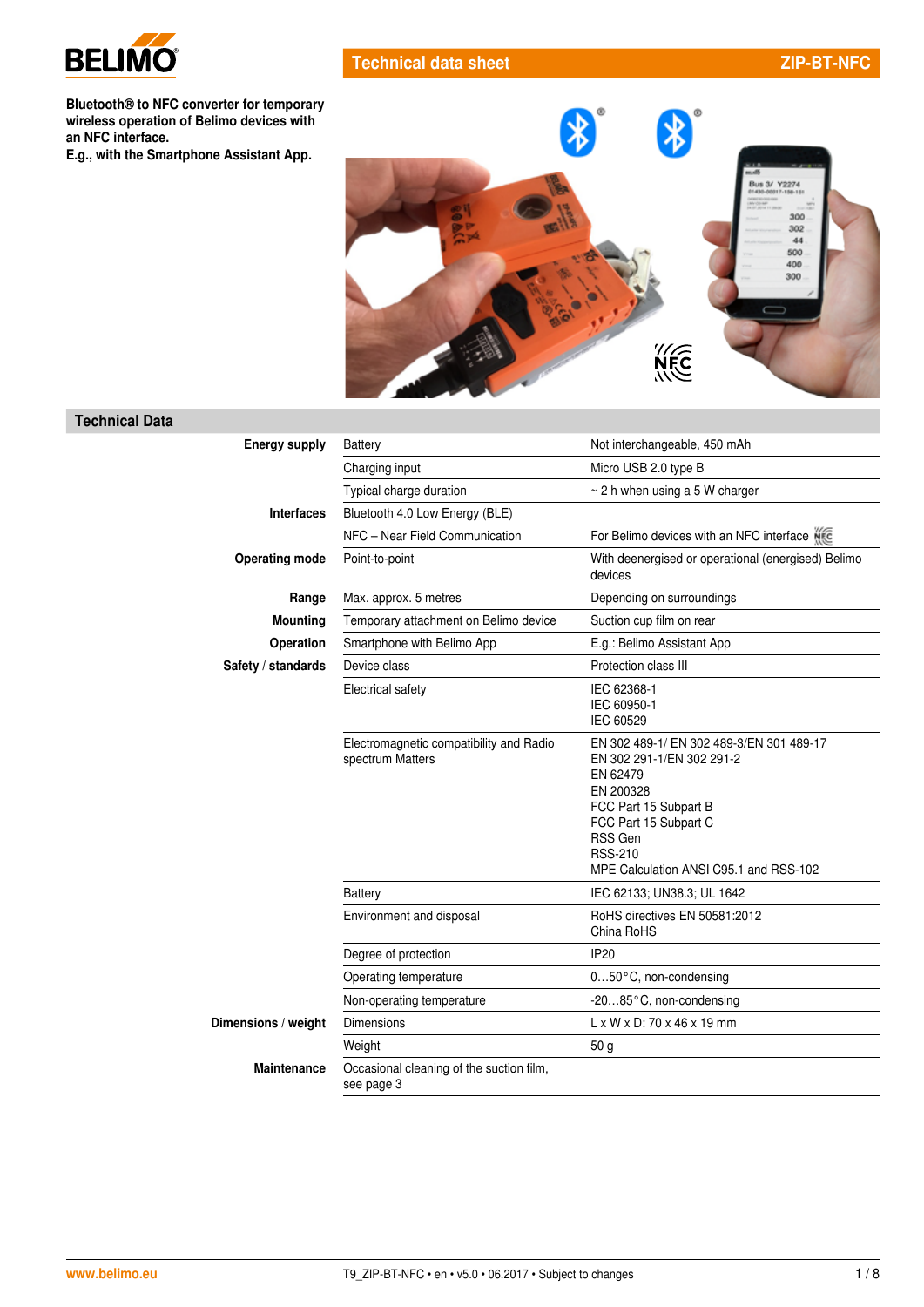

| <b>Safety notes</b>                  |                                                                                                                                                                                                                                                                                                                                                |                                                                                                                                                                                                                                                                                         |
|--------------------------------------|------------------------------------------------------------------------------------------------------------------------------------------------------------------------------------------------------------------------------------------------------------------------------------------------------------------------------------------------|-----------------------------------------------------------------------------------------------------------------------------------------------------------------------------------------------------------------------------------------------------------------------------------------|
|                                      | • The device must not be used outside the specified field of application, especially not in<br>aircraft or in any other airborne means of transport.<br>regulations must be complied with during use.<br>that can be replaced or repaired by the user.<br>• Transport in aircraft: The ZIP-BT-NFC must be switched off using the power switch. | · Only authorised specialists may perform usage. All applicable legal and government agency<br>• The device may be opened only at the manufacturer's plant. It does not contain any parts<br>· Battery-operated devices must not be subjected to excessive heat, e.g.: Direct sunshine. |
| Note for battery disposal            | • Dispose internal battery not into fire or a hot oven.<br>• Mechanically crushing or cutting of a battery can result in an explosion.<br>· Dispose the battery according to the national regulatory."                                                                                                                                         |                                                                                                                                                                                                                                                                                         |
| Spanish                              | · No tire la batería interna al fuego o a un horno caliente.<br>· Triturar mecánicamente o cortar una batería podría provocar una explosión.<br>· Deseche la batería conforme lo estipulado en las leyes nacionales vigentes.                                                                                                                  |                                                                                                                                                                                                                                                                                         |
| Portuguese                           | · Não eliminar a bateria interna no fogo nem em fornos quentes.<br>· Triturar mecanicamente ou cortar baterias pode resultar em explosões.<br>· Eliminar a bateria de acordo com os regulamentos nacionais.                                                                                                                                    |                                                                                                                                                                                                                                                                                         |
| <b>Serbian</b>                       | · Nemojte odlagati internu bateriju u vatru ili u zagrejanu rernu.<br>· Mehaničko drobljenje ili sečenje baterije može dovesti do eksplozije.<br>· Odložite bateriju u skladu s državnim propisima.                                                                                                                                            |                                                                                                                                                                                                                                                                                         |
| Korean                               | • 내장 배터리를 불이나 뜨거운 오븐에 넣지 마십시오<br>• 배터리를 기계로 압착하거나 절단할 경우 폭발할 수 있습니다.<br>• 배터리를 국가에서 정한 규정에 따라 폐기하십시오.                                                                                                                                                                                                                                          |                                                                                                                                                                                                                                                                                         |
| <b>Limitations of use</b>            |                                                                                                                                                                                                                                                                                                                                                |                                                                                                                                                                                                                                                                                         |
|                                      | The ZIP-BT-NFC is designed only for temporary in-house use                                                                                                                                                                                                                                                                                     | The ZIP-BT-NFC must not be used in areas where the use of wireless transmitters is prohibited.                                                                                                                                                                                          |
| <b>Electromagnetic compatibility</b> |                                                                                                                                                                                                                                                                                                                                                |                                                                                                                                                                                                                                                                                         |
|                                      | application.                                                                                                                                                                                                                                                                                                                                   | This product satisfies all standards and regulations relating to operation in the defined field of                                                                                                                                                                                      |
| NFC-capable Belimo devices           |                                                                                                                                                                                                                                                                                                                                                |                                                                                                                                                                                                                                                                                         |
|                                      |                                                                                                                                                                                                                                                                                                                                                | For up-to-date information about the NFC capability of Belimo devices, see: www.belimo.com                                                                                                                                                                                              |
| <b>Belimo Smartphone Apps</b>        |                                                                                                                                                                                                                                                                                                                                                |                                                                                                                                                                                                                                                                                         |
|                                      | Available from the official App stores:                                                                                                                                                                                                                                                                                                        |                                                                                                                                                                                                                                                                                         |
|                                      | Available on the<br><b>App Store</b>                                                                                                                                                                                                                                                                                                           |                                                                                                                                                                                                                                                                                         |
|                                      | Google play<br>Android Smartphones:                                                                                                                                                                                                                                                                                                            | Available with NFC interface<br>with Bluetooth <sup>®</sup> / ZIP-BT-NFC starting around<br>3rd quarter / 2017                                                                                                                                                                          |
| <b>Smartphone requirements</b>       | See current App description in the Google Play Store and/or Apple App Store.                                                                                                                                                                                                                                                                   |                                                                                                                                                                                                                                                                                         |
| <b>Contents of ZIP-BT-NFC set</b>    |                                                                                                                                                                                                                                                                                                                                                |                                                                                                                                                                                                                                                                                         |
|                                      | • ZIP-BT-NFC converter<br>• USB charging cable with USB type A plug<br>• Retaining strap<br>• Mounting instructions                                                                                                                                                                                                                            |                                                                                                                                                                                                                                                                                         |
| <b>Note</b>                          | USB mains adapter is not included in scope of delivery                                                                                                                                                                                                                                                                                         |                                                                                                                                                                                                                                                                                         |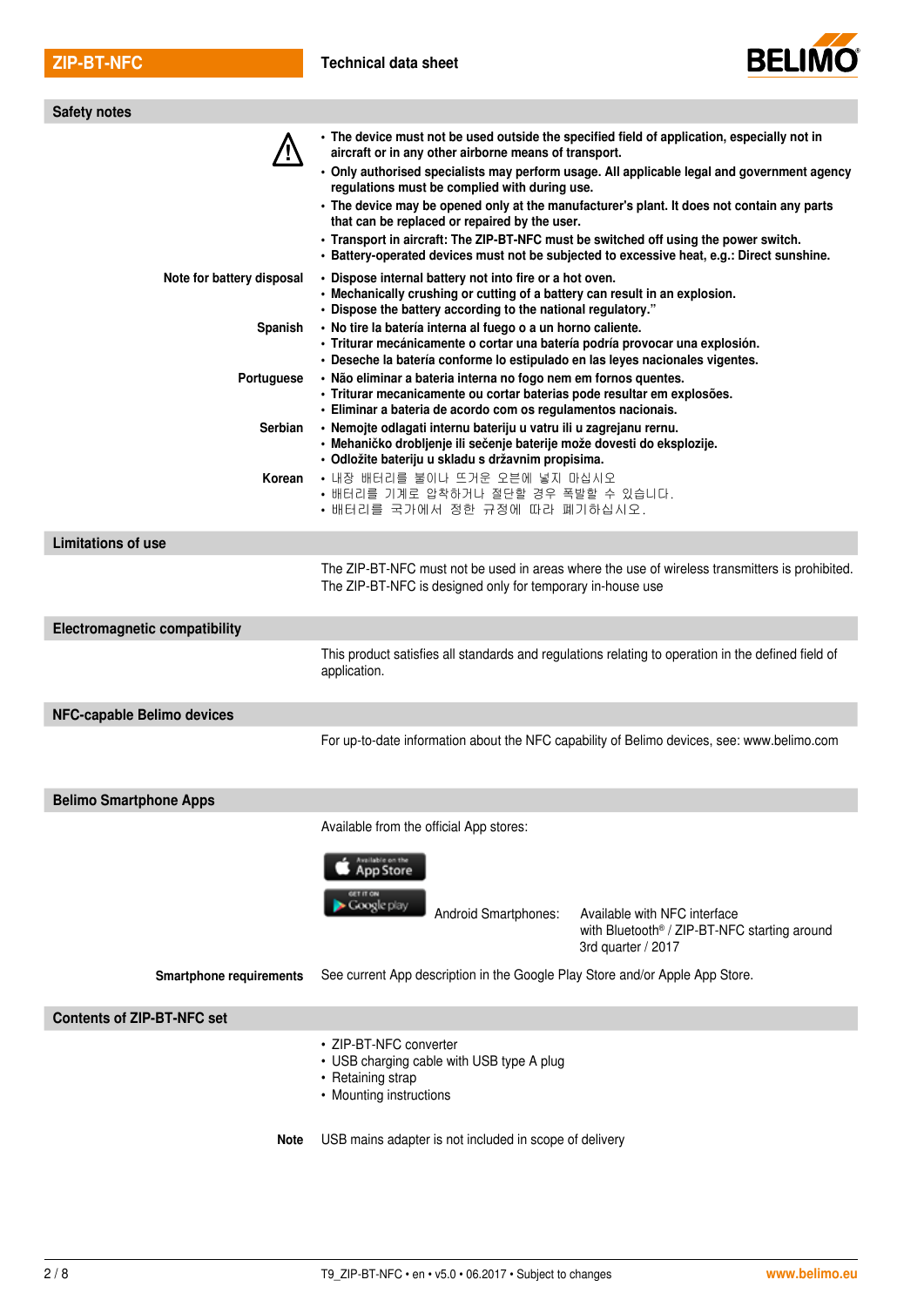

#### Operating elements





- **O Power switch CO Power switch CO Power switch CO Rear with suction cup film**
- $\oslash$  Micro USB charging socket  $\oslash$  Suction cup film protection
- Mounting port for retaining strap
- Positioning port for NFC antenna
- LED tunnel operating display

| <b>Operating display</b>                             |                                                                                                                                                                                                             |                      |                                                         |
|------------------------------------------------------|-------------------------------------------------------------------------------------------------------------------------------------------------------------------------------------------------------------|----------------------|---------------------------------------------------------|
| <b>Function</b>                                      | <b>LED colour</b>                                                                                                                                                                                           | Light pattern        | Meaning                                                 |
|                                                      |                                                                                                                                                                                                             |                      |                                                         |
| Power ON (when switching the device on)              | Green                                                                                                                                                                                                       | Flashing 1x          | Battery OK (>30%)                                       |
|                                                      | Green > red                                                                                                                                                                                                 | Flashing 1x          | Low battery, charging needed                            |
| <b>Operating display</b><br>(ZIP-BT-NFC switched on) | Green                                                                                                                                                                                                       | Flashing (every 5 s) | ZIP-BT-NFC switched on (standby mode)                   |
|                                                      | <b>Blue</b>                                                                                                                                                                                                 | Flashing 1x          | Bluetooth <sup>®</sup> connection established (pairing) |
|                                                      | White                                                                                                                                                                                                       | Permanently on       | Look for NFC tag (device)                               |
|                                                      | White                                                                                                                                                                                                       | Flashing             | NFC communication active                                |
| Charging the batteries (power switch OFF)            | Green                                                                                                                                                                                                       | Flashing             | Charging the battery                                    |
|                                                      | Green                                                                                                                                                                                                       | Permanently on       | Battery charged                                         |
|                                                      |                                                                                                                                                                                                             |                      |                                                         |
| Suction cup film                                     |                                                                                                                                                                                                             |                      |                                                         |
|                                                      | The underside of the ZIP-BT-NFC is equipped with a suction cup film. The adhesion is based on<br>the suction effect of thousands of small craters on the surface which function like micro-suction<br>cups. |                      |                                                         |
|                                                      | The suction effect of the film is impaired by dirt on the surface.                                                                                                                                          |                      |                                                         |
| <b>Precondition</b>                                  | For adhesion by suction to be effective, the surfaces on the ZIP-BT-NFC and the NFC device<br>(actuator, etc.) must be clean and dry.                                                                       |                      |                                                         |
| Cleaning                                             | The suction cup film can be cleaned with a damp cloth.                                                                                                                                                      |                      |                                                         |

- Adhesive tape (e.g. Scotch®Magic™) can be used to regenerate up to 80% of the original suction force of the suction cup film.
- **Protective film** On new devices, the suction cup film comes equipped with a protective film which must be removed at the time of first use.
	- **Note** The max. suction force of the suction cup film is achieved after around 25...50 applications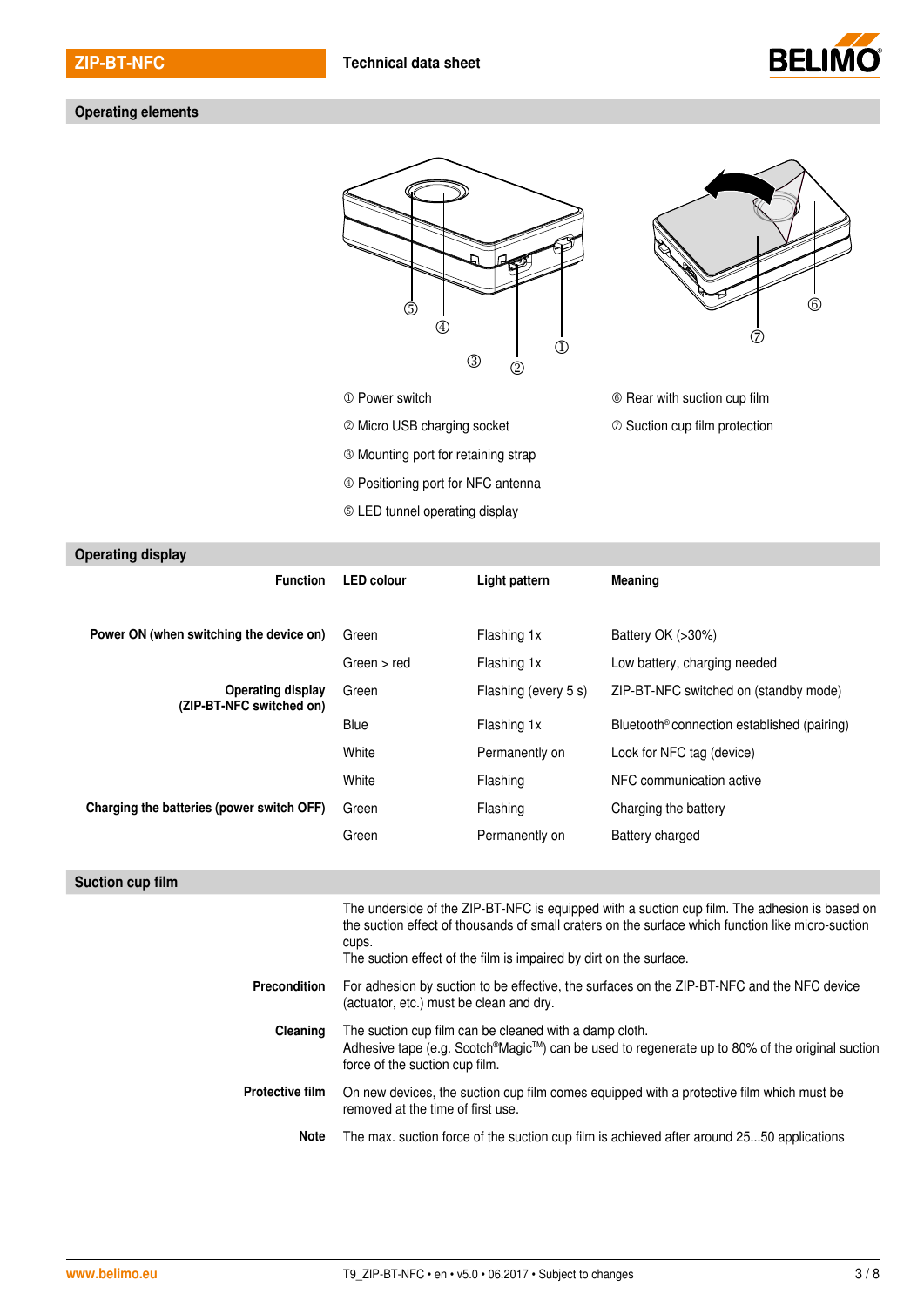

## **Mode of operation**



The ZIP-BT-NFC converter enables Belimo devices (NFC-capable actuators, …) to be operated with an iPhone or Android device. As shown in the illustration, Smartphone <> Belimo data transmission is wireless via a Bluetooth® BLE and/or NFC connection.

For the communication connection to be established, the ZIP-BT-NFC converter being used, as is usual with Bluetooth®, requires one-time pairing with the Smartphone.

The ZIP-BT-NFC is powered by the integrated battery.

The NFC interface of the Belimo device (actuator, …) can be addressed during active operation and also when deenergised.

| <b>Charging the battery</b>    |                                                                                                                                                                                                                                             |  |
|--------------------------------|---------------------------------------------------------------------------------------------------------------------------------------------------------------------------------------------------------------------------------------------|--|
|                                | To charge the battery, the ZIP-BT-NFC is connected to a USB charger (of a Smartphone, laptop,<br>etc.) using the USB cable supplied. The ZIP-BT-NFC can be switched off or on while charging.<br>The converter can be used during charging. |  |
|                                | When supplied, the battery is charged approx. 20%.<br>Charge the battery fully before using it for the first time.                                                                                                                          |  |
| LED display                    | While charging: Flashes green.<br>Charging complete: Green.                                                                                                                                                                                 |  |
| Checking the battery           | When the ZIP-BT-NFC is switched on, the battery is checked and displayed on the LED.<br>Alternatively the charging status of the battery can be read using the App.                                                                         |  |
| <b>Note</b>                    | The battery cannot be replaced.                                                                                                                                                                                                             |  |
| Switching on/off, standby mode |                                                                                                                                                                                                                                             |  |
|                                | The ZIP-BT-NFC is switched on/off using the power switch.                                                                                                                                                                                   |  |
| <b>Standby mode</b>            | If the switched-on converter is not being used, the device automatically switches into standby<br>mode to conserve the battery. The ZIP-BT-NFC will switch back to normal operating mode when<br>addressed with the App.                    |  |
| <b>Transport note</b>          | If the ZIP-BT-NFC is transported in an aircraft, it must first be switched off using the power<br>switch.                                                                                                                                   |  |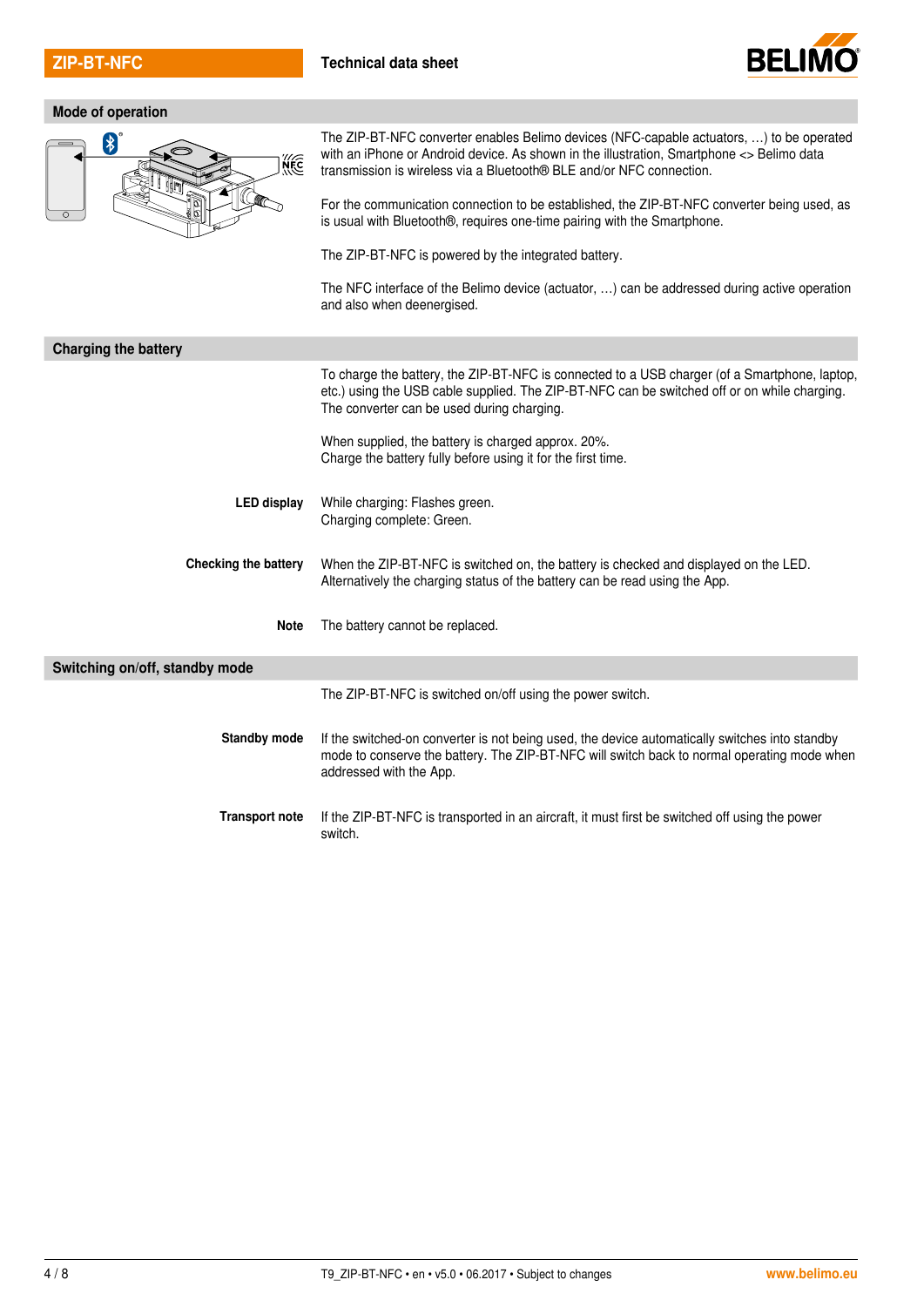

#### **Positioning on the NFC device**

**Precondition** Adhesion of the ZIP-BT-NFC's suction film requires clean surfaces on the NFC device and the ZIP-BT-NFC. Dirty or dusty devices should be cleaned first.



**Antenna** The position of the NFC antenna is indicated on the device by the NFC logo. The centre of the antenna is directly below the logo or, as with VAV-Compact, is indicated by arrows.

Alignment The positioning port is aligned to the **Alignment** Centre.

**Note** Sufficient pressure should be applied manually to fit the ZIP-BT-NFC on the actuator (40 N = 4 kg)



**Securing with retaining strap** The ZIP-BT-NFC can be secured to the NFC device with the retaining strap. E.g., on the connecting cable, spindle clamp, etc. We recommend securing with the retaining strap, especially when attaching the ZIP-BT-NFC to devices in an overhead or vertical mounting position.



**Note** The ZIP-BT-NFC should be secured to the device with the retaining strap to avoid injury and damage to personnel and property.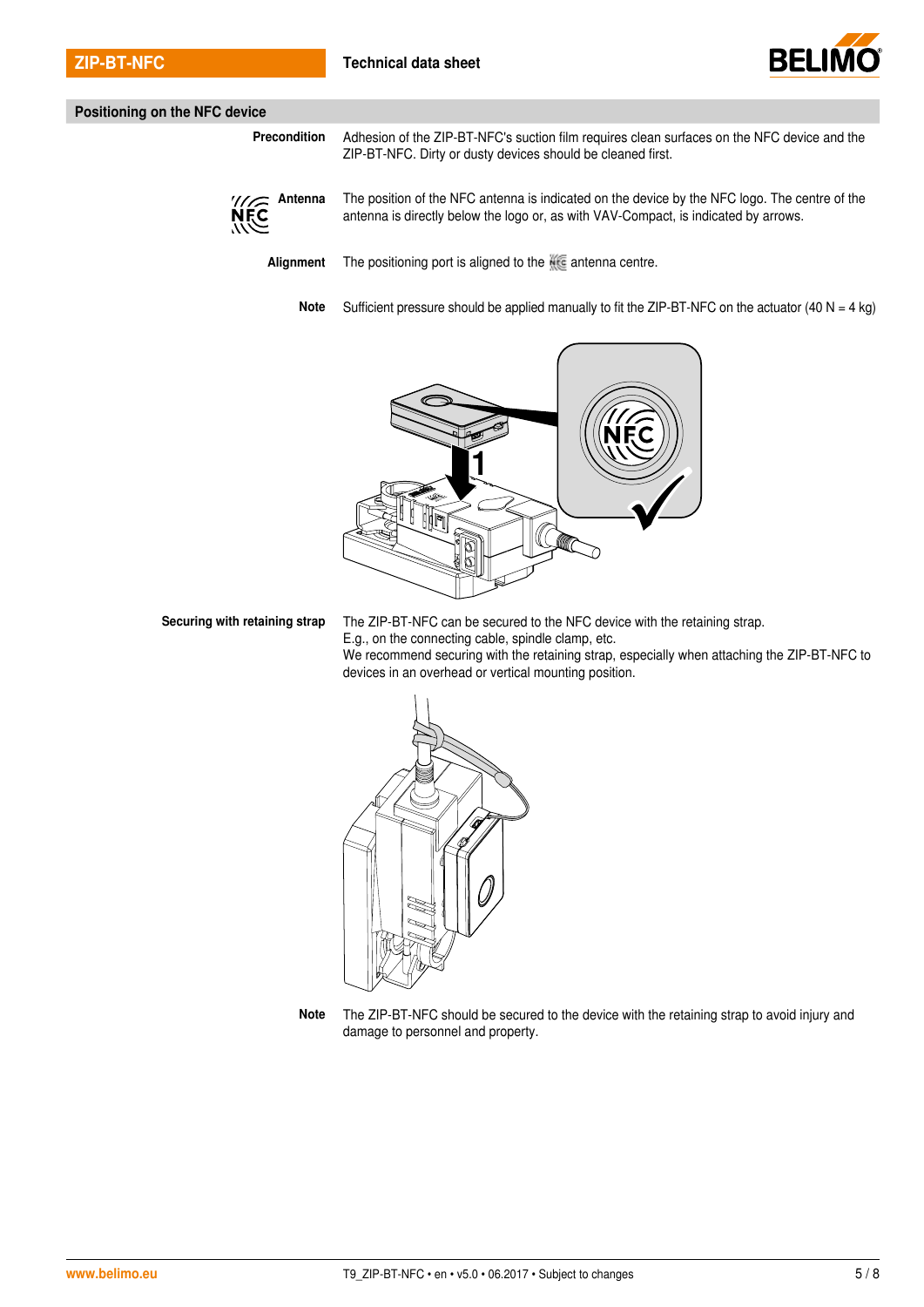

**Application, Bluetooth**® **pairing**



| <b>Preconditions</b>                                     | • Smartphone with installed Belimo App, e.g.: Assistant App<br>· ZIP-BT-NFC, power switch -> ON<br>• Belimo device with NFC interface.                                                          |                                                                                |
|----------------------------------------------------------|-------------------------------------------------------------------------------------------------------------------------------------------------------------------------------------------------|--------------------------------------------------------------------------------|
| <b>NFC</b> interface                                     | The Belimo device's NFC interface can also be addressed when deenergised.                                                                                                                       |                                                                                |
| <b>Pairing procedure</b>                                 | The Smartphone requires one-time pairing with the ZIP-BT-NFC.<br>The result of the process is displayed on the Smartphone.                                                                      |                                                                                |
| <b>Cancelling pairing</b>                                | Menu: Settings   Communication                                                                                                                                                                  |                                                                                |
| Starting the App for the first time                      | Bluetooth <sup>®</sup> pairing (one-time procedure)<br>$\mathbf{L}$                                                                                                                             |                                                                                |
|                                                          | iOS                                                                                                                                                                                             | Android                                                                        |
|                                                          | Follow the App's pairing procedure.                                                                                                                                                             | Select ZIP-BT-NFC type of communication<br>Follow the App's pairing procedure. |
|                                                          | <b>II</b> Reading data                                                                                                                                                                          |                                                                                |
|                                                          | • Position the ZIP-BT-NFC on the antenna area of the selected device (actuator).<br>• Read data                                                                                                 |                                                                                |
|                                                          | III Changing/writing the setting                                                                                                                                                                |                                                                                |
|                                                          | • Make desired settings.<br>• Write setting to device (actuator).<br>• Check displayed setting.                                                                                                 |                                                                                |
|                                                          | IV Removing the ZIP-BT-NFC                                                                                                                                                                      |                                                                                |
| Reading/modifying other devices:                         | Repeat steps II and III.                                                                                                                                                                        |                                                                                |
| Option                                                   | Bluetooth® pairing with several ZIP-BT-NFCs                                                                                                                                                     |                                                                                |
|                                                          | If necessary, several ZIP-BT-NFC can be used, but only one ZIP-BT-NFC may be active at a<br>time. Potential application: Lab setup, VAV system with supply/exhaust unit.                        |                                                                                |
|                                                          | iOS and Android                                                                                                                                                                                 |                                                                                |
|                                                          | Option: Select manual section.<br>• All ZIP-BT-NFCs within range are listed with their device IDs.<br>• Select the desired ZIP-BT-NFC<br>• As an option, the ZIP-BT-NFC can be assigned a name. |                                                                                |
| <b>Note</b>                                              | Only one ZIP-BT-NFC can be active at any given time.                                                                                                                                            |                                                                                |
| Android Smartphone with built-in<br><b>NFC interface</b> | Alternatively the Android Smartphone, with activated NFC interface, can be<br>held against the NFC device's (actuator) NFC antenna.<br>Menu: Settings   Communication                           |                                                                                |
|                                                          |                                                                                                                                                                                                 |                                                                                |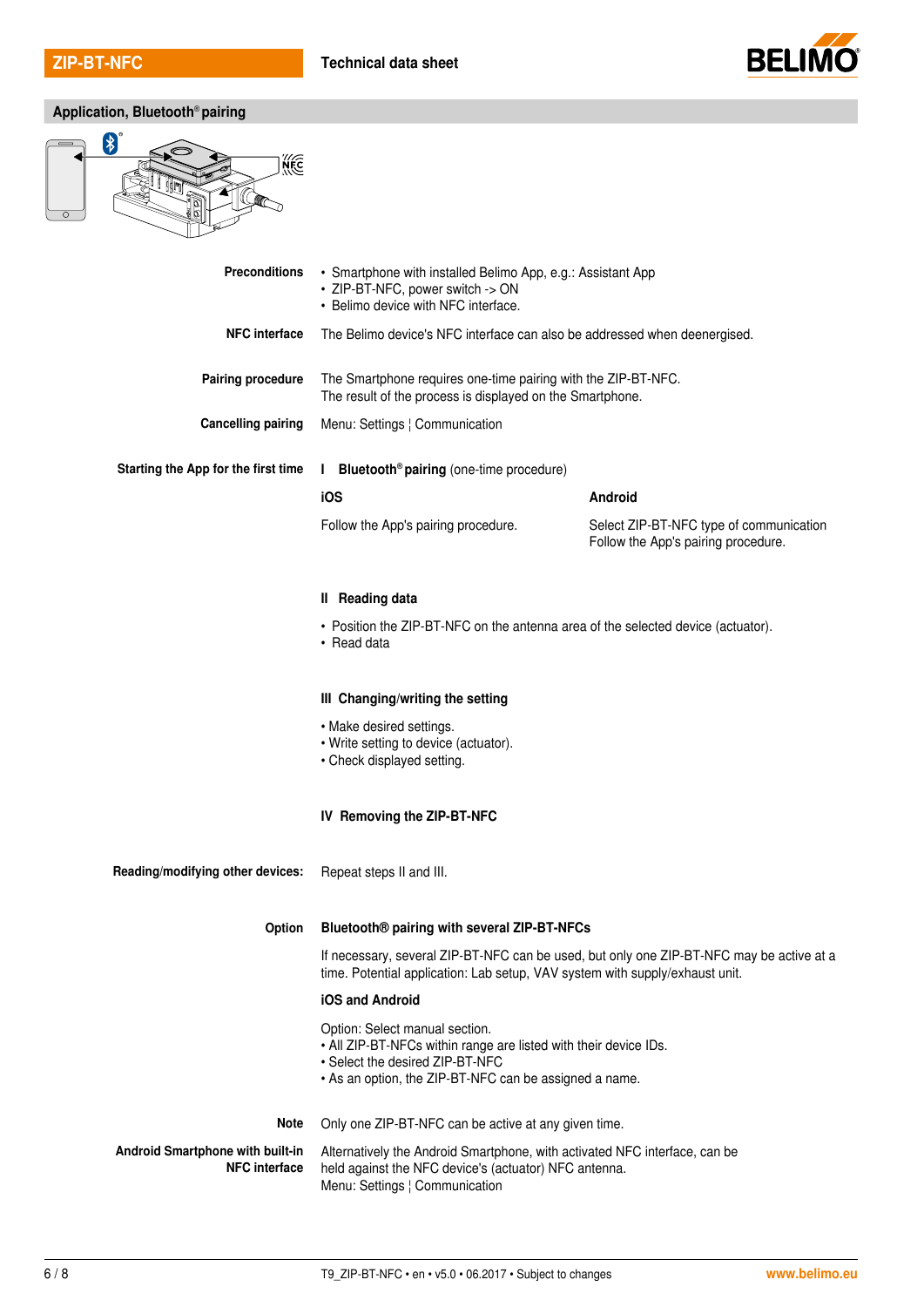

| Error description, symptoms, causes and rectification             |                                                                                                                                                                                                                                                                    |  |
|-------------------------------------------------------------------|--------------------------------------------------------------------------------------------------------------------------------------------------------------------------------------------------------------------------------------------------------------------|--|
| No LED display when device is switched on                         | Battery not charged, initiate charging.                                                                                                                                                                                                                            |  |
| ZIP-BT-NFC suction cup film does not adhere                       | • Clean the surface of the device (actuator).<br>• Wipe off suction cup film with a damp cloth and then dry, or<br>• Use adhesive tape (e.g.: Scotch® Magic <sup>™</sup> ) to peel off suction cup film                                                            |  |
| Connection with actuator cannot be<br>established                 | • ZIP-BT-NFC is not switched on or battery is not charged.<br>• NFC antennas not correctly aligned. Position the ZIP-BT-NFC correctly.<br>• Device (actuator) does not have an NFC interface, use the tool in accordance with the device's<br>product Information. |  |
| ZIP-BT-NFC does not appear in the App's<br>overview of converters | • ZIP-BT-NFC is not switched on or battery is not charged.<br>• ZIP-BT-NFC is already being used by another Smartphone.                                                                                                                                            |  |
| Poor Bluetooth® connection or none at all                         | • Too many ambient influences or Bluetooth® transmission range exceeded.<br>• Reduce distance between Smartphone and ZIP-BT-NFC                                                                                                                                    |  |

#### FCC / ISED - for US/Canada market relevant only)

#### **FCC**

This device complies with Part 15 of the FCC Rules. Operation is subject to the following two conditions:

- 1. This device may not cause harmful interference, and
- 2. This device must accept any interference received, including interference that may cause undesirable operation.

Any changes or modifications not expressly approved by Silicon Labs could void the user's authority to operate the equipment.

#### FCC RF Exposure Statement:

This equipment complies with FCC radiation exposure limits set forth for an uncontrolled environment. End users must follow the specific operating instructions for satisfying RF exposure compliance. This equipment shall be installed and operated with a minimum distance of 1 cm between the user and this device.

#### ISED

This device complies with Industry Canada's license-exempt RSS standards. Operation is subject to the following two conditions:

- 1. This device may not cause interference; and
- 2. This device must accept any interference, including interference that may cause undesired operation of the device.

#### RF Exposure Statement:

Equipment conforms to the RF Exposure Evaluation Limits laid down in RSS 102.

#### ISED (French)

Le présent appareil est conforme aux CNR d'Industrie Canada applicables aux appareils radio exempts de licence. L'exploitation est autorisée aux deux conditions suivantes:

- 1. L'appareil ne doit pas produire de brouillage;
- 2. L'utilisateur de l'appareil doit accepter tout brouillage radioélectrique subi, même si le brouillage est susceptible d'en compromettre le fonctionnement.

#### Déclaration d'exposition RF

L'équipement est conforme aux valeurs limites d'évaluation de l'exposition aux radiofréquences selon CNR 102.

The Bluetooth® word mark and logos are registered trademarks owned by the Bluetooth SIG, Inc. and any use of such marks by BELIMO is under license. Other trademarks and trade names are those of their respective owners.